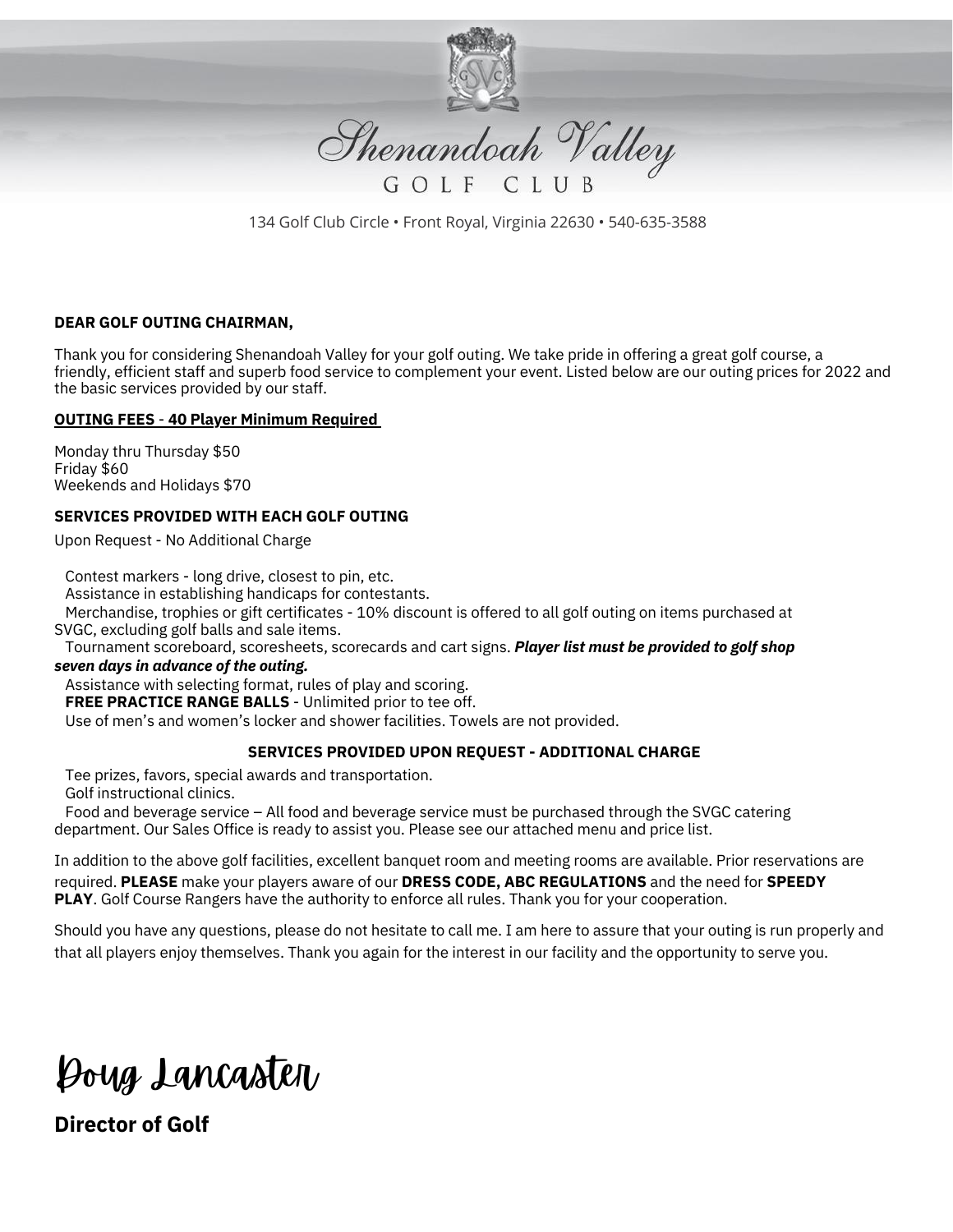Dear Golf Outing Chairman:

I have assembled this checklist to assist you in the smooth coordination of your golf tournament or outing. Please feel free to make copies of this, as it will help you when conducting your outing.

| DATE OF OUTING: ______________________ RAIN DATE: ____________________ |  |
|------------------------------------------------------------------------|--|
|                                                                        |  |
|                                                                        |  |
| STARTING TIMES: _____________________ SHOTGUN (40 player min): YES NO  |  |
| NO. OF PLAYERS: ____________________ ENTRY FEE: \$ _________________   |  |
| NO. GOLF CARTS NEEDED: ____________ ENTRY DEADLINE: ______________     |  |

The items listed below must be coordinated with the golf professional and/or the food and beverage manager. Please check off when completed.

**PAIRINGS**: Should be done immediately after the entry deadline and submitted to the golf professional at least one week prior to tournament. This allows the staff to prepare the golf carts, cart signs, scorecards, etc. ahead of time.

**FORMAT**: Should be decided when soliciting entries. For large events, the point system or scramble/superball format helps speed up play. Our professional staff can help select a format suitable for your particular event. **An additional \$2.00 per player scoring fee applies for any format other than scramble.**

**CONTESTS**: To add excitement to your event and to allow more people to win prizes, contests can be offered. Some examples are longest drive, longest putt, and straightest drive.

**PRIZES**: After determining the format, prizes need to be determined. A good rule of thumb to follow regarding the

number of prizes to be given is to pay a minimum of 1/4 of the contestants. After determining your budget, our staff can assist you in the selection of prizes or gift certificates. Please contact us before selecting prizes elsewhere. We are competitive in pricing; offer great service and will exchange prizes purchased from the golf shop.

**FAVORS**: A nice way to add a touch of class is to offer favors to the participants. From a bag of tees and a divot/ball

mark repair tool to crested sweaters or glassware, favors can enhance your event. We can suggest items to fit your budget and arrange for these favors to be handed out or placed in the carts prior to tee off.

**FOOD SERVICE**: All food and beverage arrangements need to be confirmed with the Head Golf Professional. Menus are attached for your review and consideration. Limited beverage cart service is available for groups of 100 or more. *Beverage carts must be scheduled in advance.*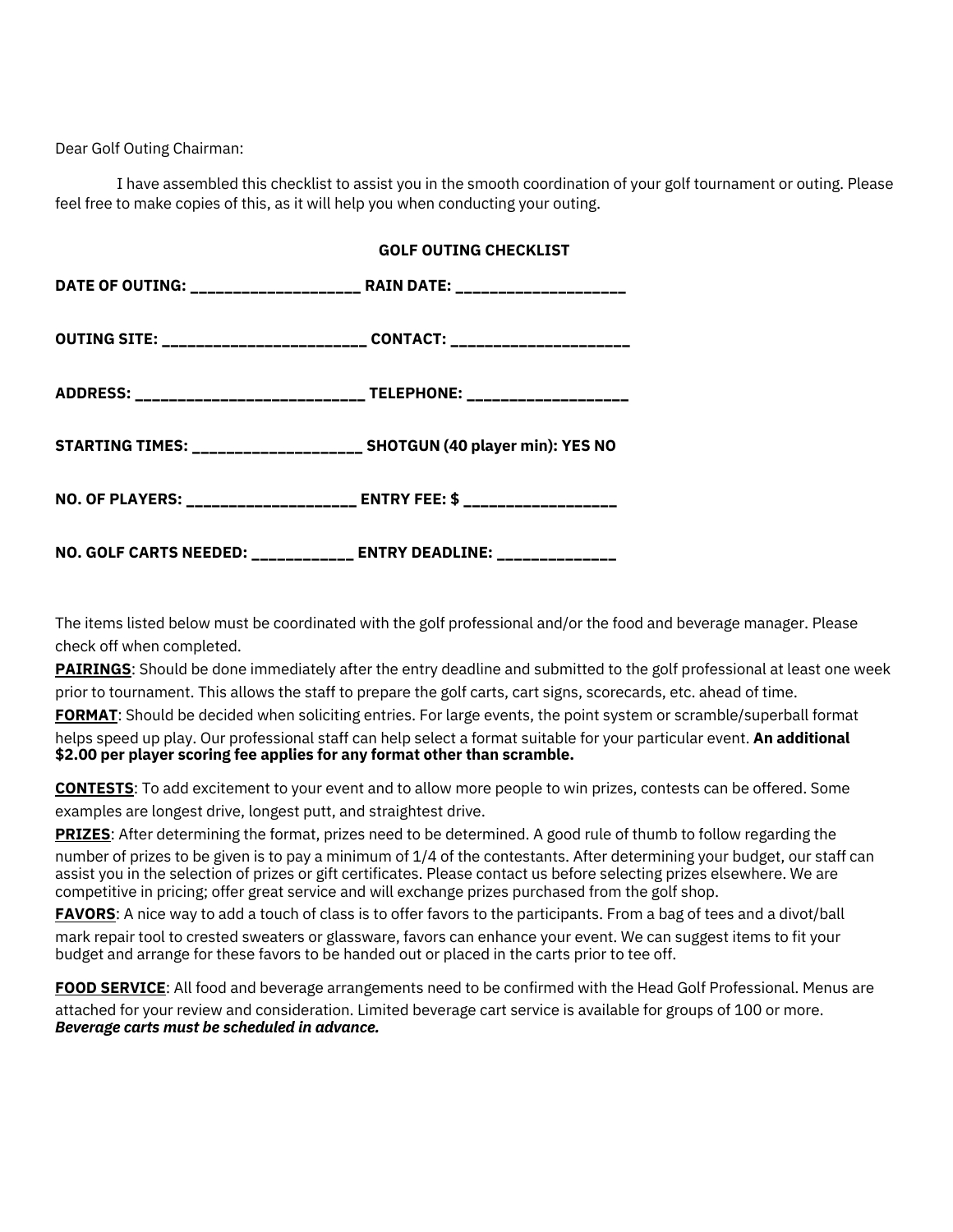| <b>2022 GOLF OUTING AND FOOD AND BEVERAGE CONTRACT</b>                                                                             |  |
|------------------------------------------------------------------------------------------------------------------------------------|--|
| OUTING DATE ____________________ DEPOSIT ENCLOSED _________________                                                                |  |
|                                                                                                                                    |  |
|                                                                                                                                    |  |
|                                                                                                                                    |  |
|                                                                                                                                    |  |
|                                                                                                                                    |  |
| CREDIT CARD # ___________________________ EXPIRATION DATE _____________________                                                    |  |
|                                                                                                                                    |  |
| <b>GOLF INFORMATION</b>                                                                                                            |  |
| OUTING FEE ______________________________ NO. OF PLAYERS ____________                                                              |  |
|                                                                                                                                    |  |
| <b>COURSE REQUESTED: RED WHITE BLUE</b>                                                                                            |  |
|                                                                                                                                    |  |
| <b>FOOD AND BEVERAGE INFORMATION</b>                                                                                               |  |
| COFFEE ________ TIME ________ BEVERAGE CART YES NO                                                                                 |  |
| BREAKFAST _________ TIME _________ BAR _______________ CASH OPEN<br>LUNCH _________ TIME _________ BARTENDER _____ TIME __________ |  |
| BOX LUNCH ________ TIME ________ KEGS:<br>DINNER ________ TIME ________ MICH ULTRA ½ QTY ____                                      |  |
| YUENGLING 1/2 QTY ___                                                                                                              |  |
| PRIZE TABLE YES NO BUD LIGHT 1/2 QTY ___<br><b>MICROPHONE YES NO</b>                                                               |  |
|                                                                                                                                    |  |

In order for Shenandoah Valley Golf Club to serve you efficiently and make your event at our facility a success in every way, we ask that you take a moment of your time to review our policies and procedures. Should you have any questions concerning these matters, please give us a call.

**CONFIRMATION/GUARANTEE**: **Will occur upon receipt of the contract and deposit to SVGC. One week prior to** the outing, you will be asked to GUARANTEE the number of starting times you wish to reserve, as well as the **number of people (players and volunteers) to attend all food and beverage events. Final guest count will determine location of food service. Minimum billable guest counts do apply to certain venues. Please confirm details with events sales office.**